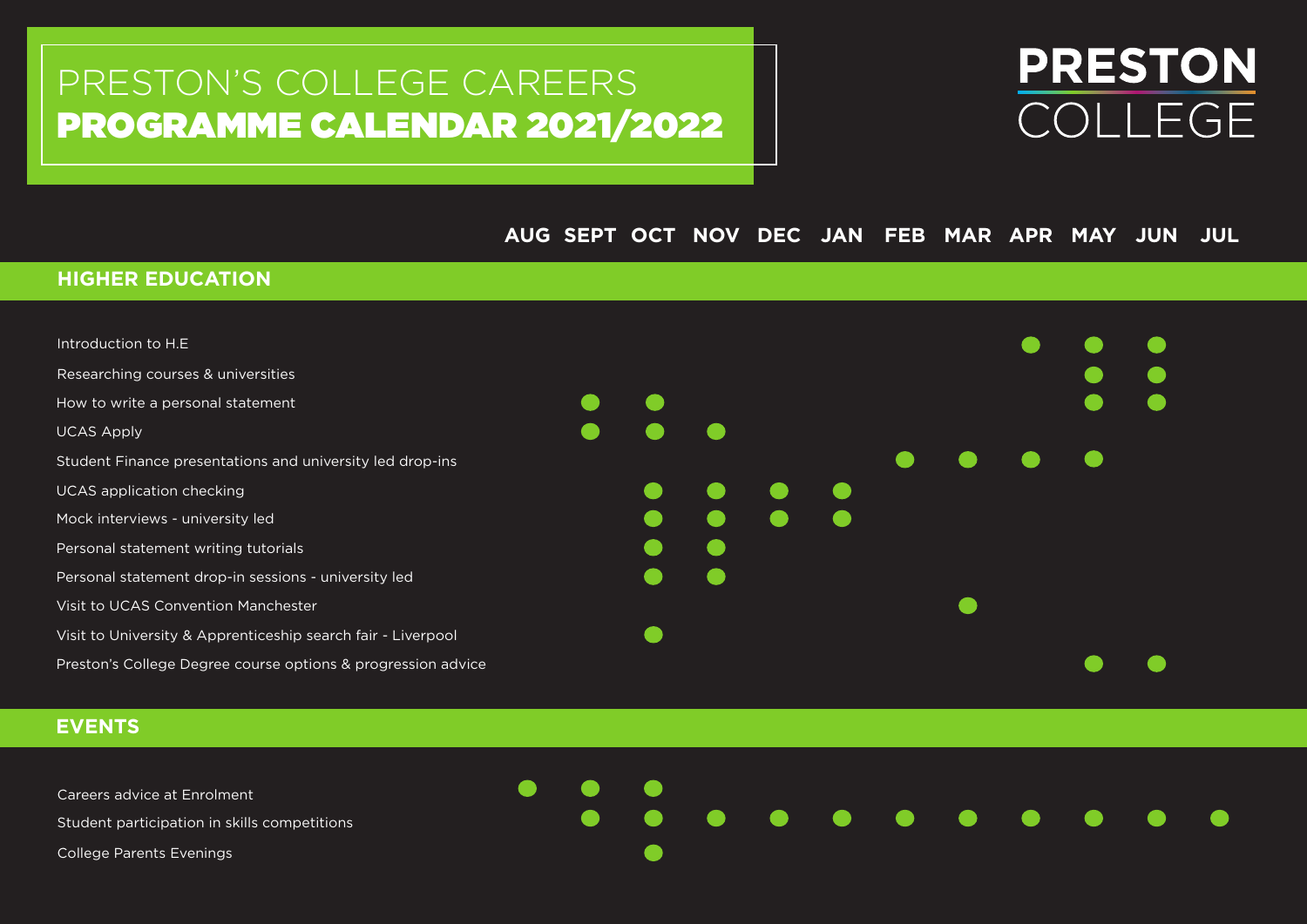#### **EMPLOYABILITY**

| CV/Cover letter workshops           |  | <u>a se</u> | .                                                                                                                                                                                                                                    |                                                                                                                 |                     |                                         |                                                                                                                      | <u>andar Sa</u>                                                                                                                                                                                                                      |  |
|-------------------------------------|--|-------------|--------------------------------------------------------------------------------------------------------------------------------------------------------------------------------------------------------------------------------------|-----------------------------------------------------------------------------------------------------------------|---------------------|-----------------------------------------|----------------------------------------------------------------------------------------------------------------------|--------------------------------------------------------------------------------------------------------------------------------------------------------------------------------------------------------------------------------------|--|
| CV 1:1 sessions                     |  | $\bullet$   | <u>and the set of the set of the set of the set of the set of the set of the set of the set of the set of the set of the set of the set of the set of the set of the set of the set of the set of the set of the set of the set </u> | <b>Simple Street</b>                                                                                            | $\bullet$ $\bullet$ | <u>and the second second</u>            | <b>Simple Street</b>                                                                                                 |                                                                                                                                                                                                                                      |  |
| Apprenticeships Explained workshop  |  |             |                                                                                                                                                                                                                                      | $\bullet$                                                                                                       |                     | $\bullet$ $\bullet$ $\bullet$ $\bullet$ |                                                                                                                      | <u>andoni</u>                                                                                                                                                                                                                        |  |
| Work Experience/Industry Placements |  | $\bullet$   | .                                                                                                                                                                                                                                    |                                                                                                                 |                     |                                         |                                                                                                                      | <b>Simple Street</b>                                                                                                                                                                                                                 |  |
| How to prepare for an interview     |  |             | <b>Simple Street</b>                                                                                                                                                                                                                 | <b>Simple Street</b>                                                                                            | $\bullet$ $\bullet$ | <u>a se</u>                             | <u>estas estas estas estas en la propia de la propia de la propia de la propia de la propia de la propia de la p</u> | <u>and the set of the set of the set of the set of the set of the set of the set of the set of the set of the set of the set of the set of the set of the set of the set of the set of the set of the set of the set of the set </u> |  |
| Job search using Social Media       |  | $\bullet$   | <u>andar Sa</u>                                                                                                                                                                                                                      |                                                                                                                 |                     | .                                       |                                                                                                                      | <u>and the set of the set of the set of the set of the set of the set of the set of the set of the set of the set of the set of the set of the set of the set of the set of the set of the set of the set of the set of the set </u> |  |
| The benefits of volunteering        |  |             |                                                                                                                                                                                                                                      |                                                                                                                 |                     |                                         |                                                                                                                      |                                                                                                                                                                                                                                      |  |
| Guest speaker industry talks        |  |             |                                                                                                                                                                                                                                      | a series de la propia de la propia de la propia de la propia de la propia de la propia de la propia de la propi | e e e               | <u>a se</u>                             | <u>a se</u>                                                                                                          |                                                                                                                                                                                                                                      |  |

## **CAREERS GUIDANCE**

| Careers guidance interviews available by appointment |  |  |  | . |  |  |
|------------------------------------------------------|--|--|--|---|--|--|
| Introduction to Careers Coach                        |  |  |  | . |  |  |
| EHCP Students - Next Steps Guidance                  |  |  |  | . |  |  |

#### **PROSPECTIVE STUDENTS**

Year 11 Assembly Options Talks

Careers Advice at College Open Days

Careers Advice at local school Careers Fairs

College Interviews

Welcome Advice Event

Sector specific IAG Events (Competitions)

Taster Days

Personal Development Workshops